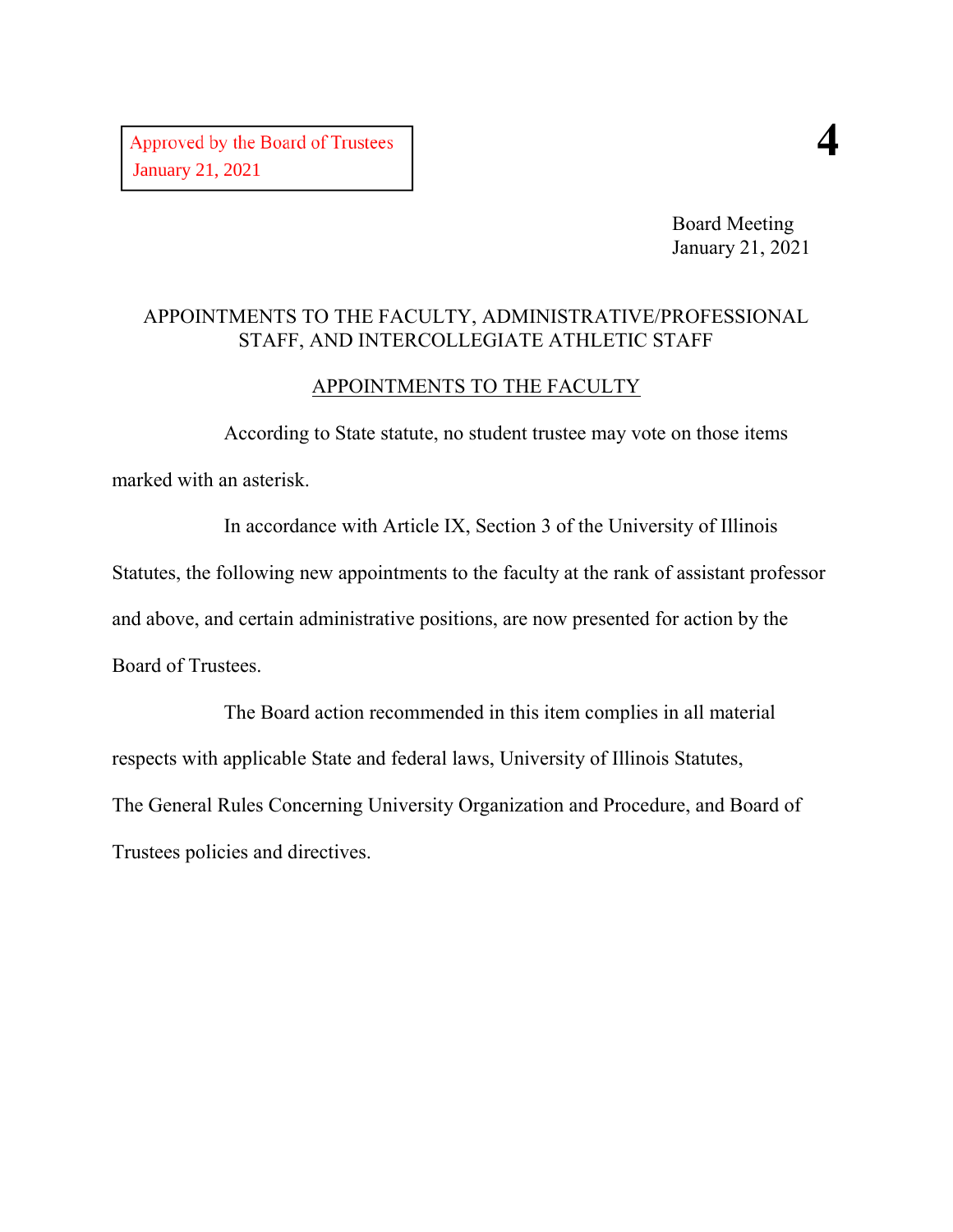## Faculty New Hires Urbana

|                   | College             | Proposed UI<br>Job Title | <b>Appointing Unit</b> | Tenure<br><b>Status</b> | Job<br><b>FTE</b> | Service<br>description | Service<br><b>Begin Date</b> | Salary       | per  |
|-------------------|---------------------|--------------------------|------------------------|-------------------------|-------------------|------------------------|------------------------------|--------------|------|
| Name              |                     |                          |                        |                         |                   |                        |                              |              |      |
| Osswald,          | Gies College        | Assistant                | Accountancy            | Initial/Partial         | 1.00              | Academic               | 01/22/2021                   | \$275,000.00 | vear |
| <b>Benjamin</b>   | of Business         | Professor                |                        | Term                    |                   | Year                   |                              |              |      |
| Osswald, Benjamin | Gies College        | Assistant                | Accountancy            | Probationary,           | 1.00              | Academic               | 08/16/2021                   | \$275,000.00 | vear |
|                   | of Business         | Professor                |                        | Yr 1                    |                   | Year                   |                              |              |      |
| Vafi Sani, Jalal  | Gies College        | Assistant                | Accountancy            | Initial/Partial         | 1.00              | Academic               | 01/22/2021                   | \$275,000.00 | vear |
|                   | of Business         | Professor                |                        | Term                    |                   | Year                   |                              |              |      |
| Vafi Sani, Jalal  | Gies College        | Assistant                | Accountancy            | Probationary,           | 1.00              | Academic               | 08/16/2021                   | \$275,000.00 | vear |
|                   | of Business         | Professor                |                        | Yr 1                    |                   | Year                   |                              |              |      |
| Xie, Shihan       | College of          | Assistant                | Economics              | Initial/Partial         | 1.00              | Academic               | 01/22/2021                   | \$143,000.00 | year |
|                   | <b>Liberal Arts</b> | Professor                |                        | Term                    |                   | Year                   |                              |              |      |
|                   | and Sciences        |                          |                        |                         |                   |                        |                              |              |      |
| Xie, Shihan       | College of          | Assistant                | Economics              | Probationary,           | 1.00              | Academic               | 08/16/2021                   | \$143,000.00 | vear |
|                   | Liberal Arts        | Professor                |                        | Yr 1                    |                   | Year                   |                              |              |      |
|                   | and Sciences        |                          |                        |                         |                   |                        |                              |              |      |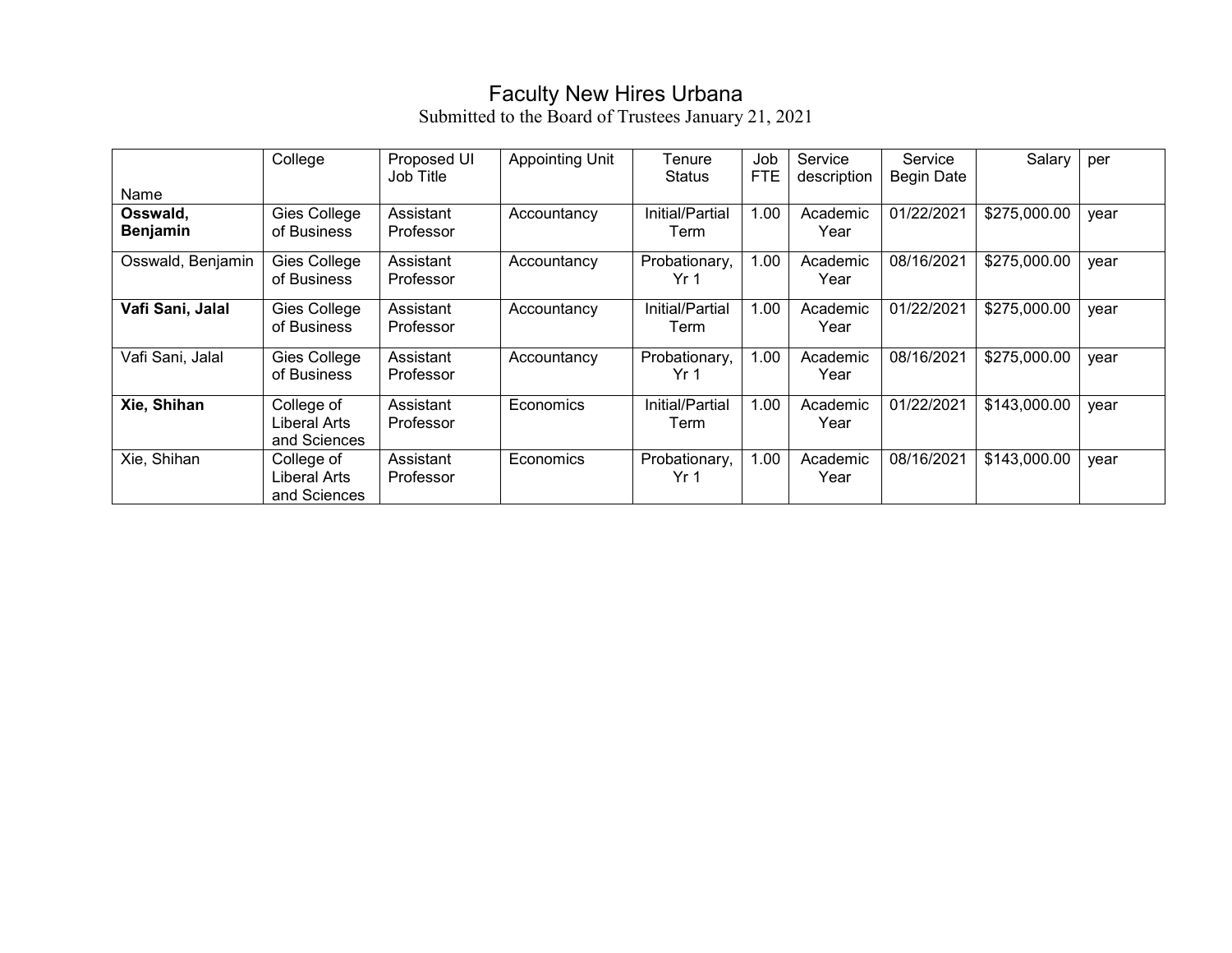#### URBANA-CHAMPAIGN

*Emeriti:*

- **M. Tamer Basar**, Swanlund Endowed Chair Emeritus, and Center for Advanced Study Emeritus of Electrical and Computer Engineering, January 1, 2021
- **Jonathan Joseph Henry**, Professor Emeritus of Cell and Developmental Biology, School of Molecular and Cellular Biology, January 1, 2021
- **Kim Jongsook Kemper**, Professor Emerita of Molecular and Integrative Physiology, School of Molecular and Cellular Biology, January 1, 2021

**Michael Kyong-il Kim**, Professor Emeritus, School of Architecture, June 1, 2020

**Frederick K. Lamb**, Professor Emeritus of Physics, and Professor Emeritus of Astronomy, June 1, 2011

**Stuart Louis Shapiro**, Professor Emeritus of Physics, and Professor Emeritus of Astronomy, July 1, 2019

**Scott S. Willenbrock**, Professor Emeritus of Physics, August 16, 2020

*Out-of-Cycle Promotion and Tenure:*

**Kelly Stephani,** to Associate Professor of Mechanical Science and Engineering with indefinite tenure, and to Associate Professor of Aerospace Engineering, non-tenured, Grainger College of Engineering, January 22, 2021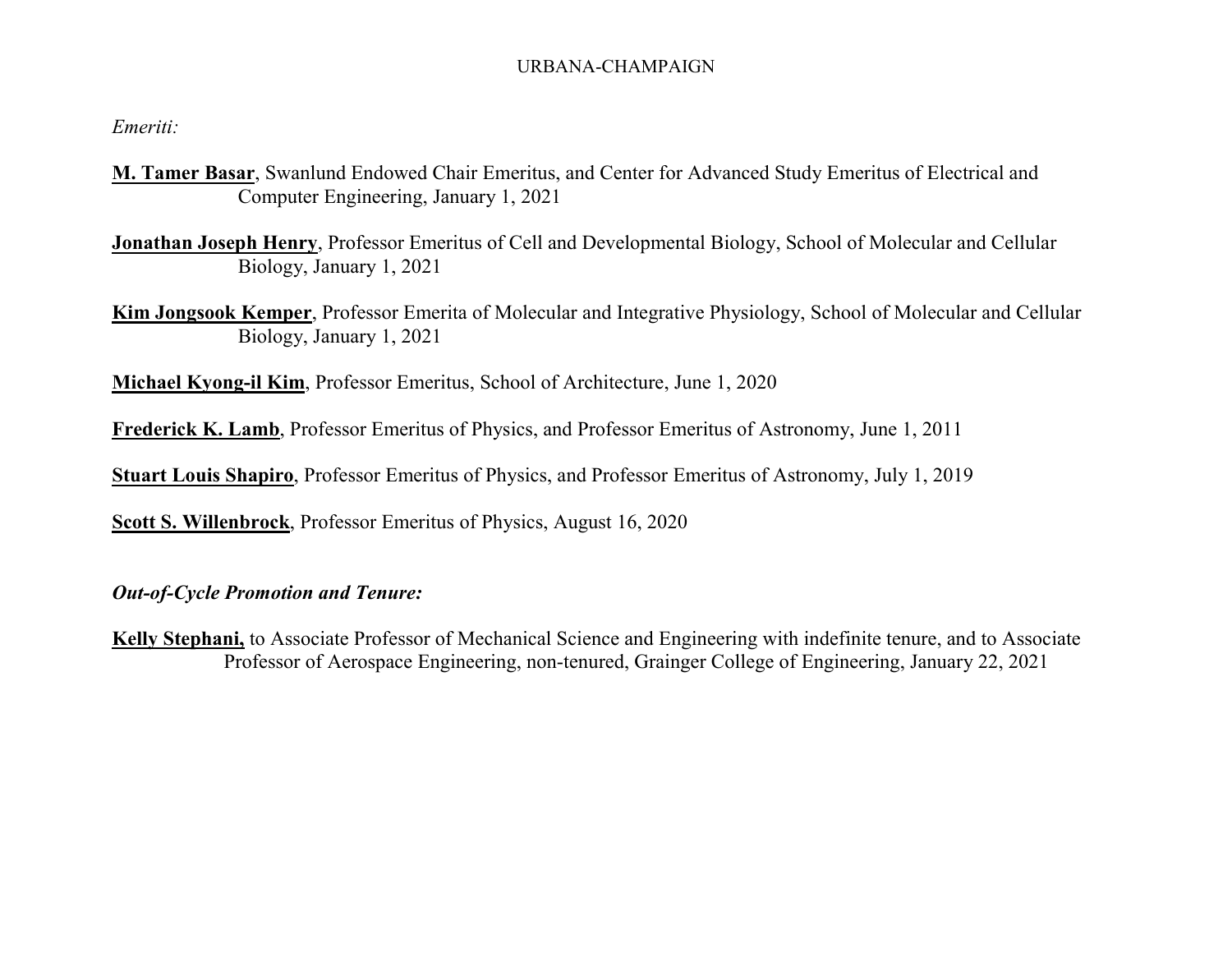## Faculty New Hires Chicago

| Name                                  | College                              | Proposed UI               | Appointing                                     | Tenure                  | Job        | Service       | Service                              | Salary       | per  |
|---------------------------------------|--------------------------------------|---------------------------|------------------------------------------------|-------------------------|------------|---------------|--------------------------------------|--------------|------|
|                                       |                                      | Job Title                 | Unit                                           | <b>Status</b>           | <b>FTE</b> | Description   | Begin Date                           |              |      |
| Maidana,<br><b>Daniel</b><br>Engrique | College of<br>Medicine at<br>Chicago | Assistant<br>Professor    | Ophthalmology<br>and Visual<br>Sciences        | Initial/Partial<br>Term | 0.51       | 12-Month      | 03/12/2021                           | \$84,150.00  | vear |
| Maidana,<br>Daniel<br>Engrique        | College of<br>Medicine at<br>Chicago | Physician<br>Surgeon      | Ophthalmology<br>and Visual<br>Sciences        | Non-Tenured             | 0.49       | 12-Month      | 03/12/2021                           | \$80,850.00  | year |
| Maidana,<br>Daniel<br>Engrique        | College of<br>Medicine at<br>Chicago | Assistant<br>Professor    | Ophthalmology<br>and Visual<br>Sciences        | Probationary,<br>Yr1    | 0.51       | 12-Month      | 08/16/2021                           | \$84,150.00  | year |
|                                       |                                      |                           |                                                |                         |            |               | <b>Total Annual</b><br><b>Salary</b> | \$165,000.00 | year |
| Yi, Darvin                            | College of<br>Medicine at<br>Chicago | Assistant<br>Professor    | Ophthalmology<br>and Visual<br>Sciences        | Initial/Partial<br>Term | 1.00       | 12-Month      | 01/22/2021                           | \$110,000.00 | year |
| Yi, Darvin                            | College of<br>Medicine at<br>Chicago | Departmental<br>Affiliate | Bioengineering                                 | Non-Tenured             | 0.00       | $12$ -Month   | 01/22/2021                           | \$0.00       | year |
| Yi, Darvin                            | College of<br>Medicine at<br>Chicago | Assistant<br>Professor    | Ophthalmology<br>and Visual<br>Sciences        | Probationary,<br>Yr1    | 1.00       | 12-Month      | 08/16/2021                           | \$110,000.00 | year |
|                                       |                                      |                           |                                                |                         |            |               | <b>Total Annual</b><br><b>Salary</b> | \$110,000.00 | year |
| Lofton, Saria                         | College of<br>Nursing                | Assistant<br>Professor    | Population<br><b>Health Nursing</b><br>Science | Initial/Partial<br>Term | 1.00       | Academic Year | 02/16/2021                           | \$93,000.00  | year |
| Lofton, Saria                         | College of<br>Nursing                | Assistant<br>Professor    | Population Health<br>Nursing Science           | Probationary,<br>Yr1    | 1.00       | Academic Year | 08/16/2021                           | \$93,000.00  | year |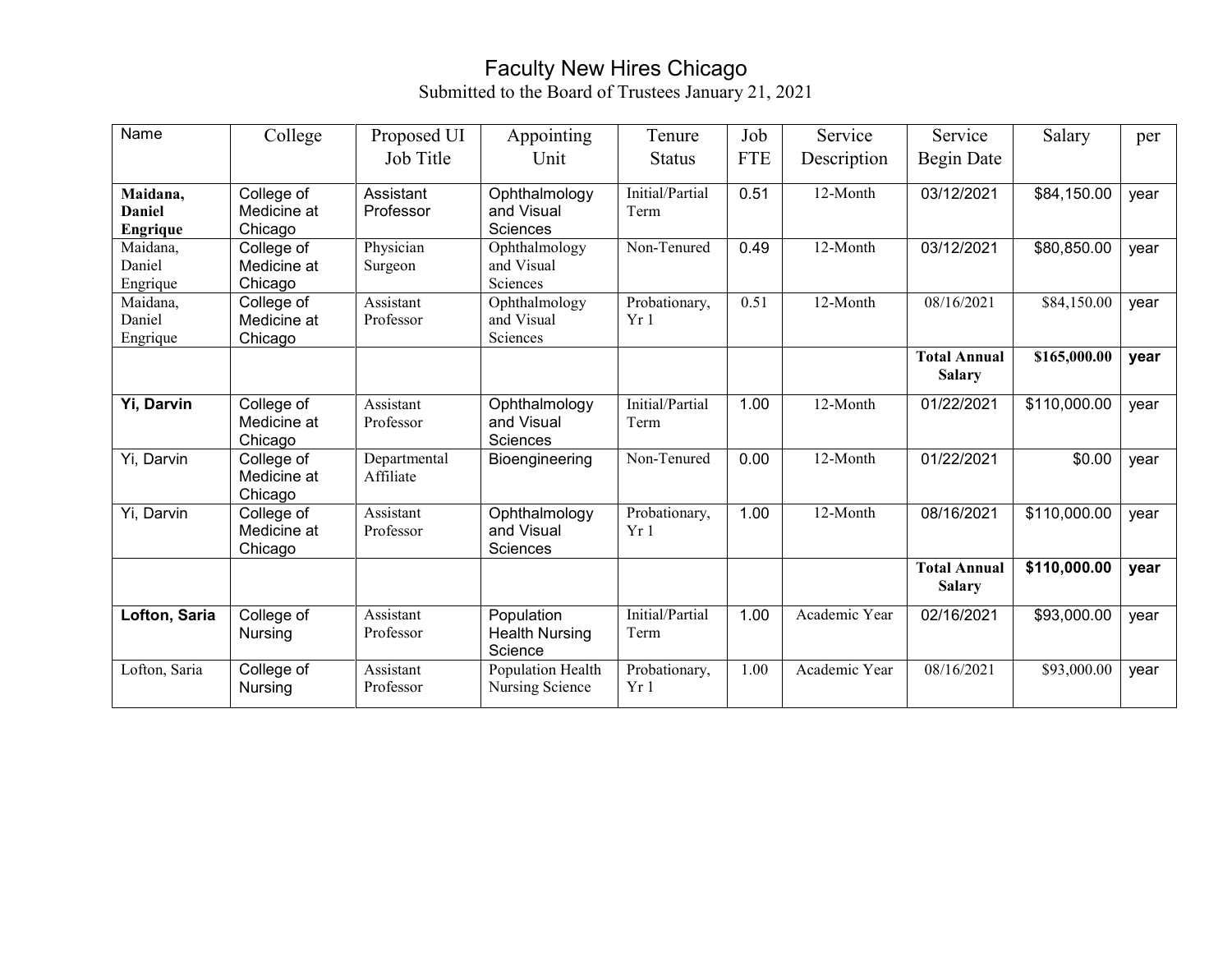#### CHICAGO

*Emeriti:*

**Marc S. Atkins**, Professor Emeritus of Psychiatry, March 1, 2018

**Carol L. Braunschweig**, Professor Emerita of Kinesiology and Nutrition, May 16, 2020

**Primal de Lanerolle**, Professor Emeritus of Physiology and Biophysics, July 1, 2020

**Robert John Hasenstab**, Clinical Associate Professor Emeritus of Anthropology, August 16, 2020

**Stacey Horn**, Professor Emerita of Educational Psychology, August 16, 2020

**Jack H. Kaplan**, Professor Emeritus of Biochemistry and Molecular Genetics, July 1, 2020

**Stephen Michael Lasley**, Research Professor Emeritus of Cancer Biology and Pharmacology, October 1, 2019

**Mrinalini Chatta Rao**, Professor Emerita of Physiology and Biophysics, November 1, 2016

**Patrick Anthony Tranmer**, Professor Emeritus of Family Medicine, August 1, 2016

**Laurie Schaffner**, Associate Professor Emerita of Sociology and Associate Professor of Gender and Women's Studies, May 16, 2020

**Willam E. Walden**, Professor Emeritus of Microbiology and Immunology, June 1, 2020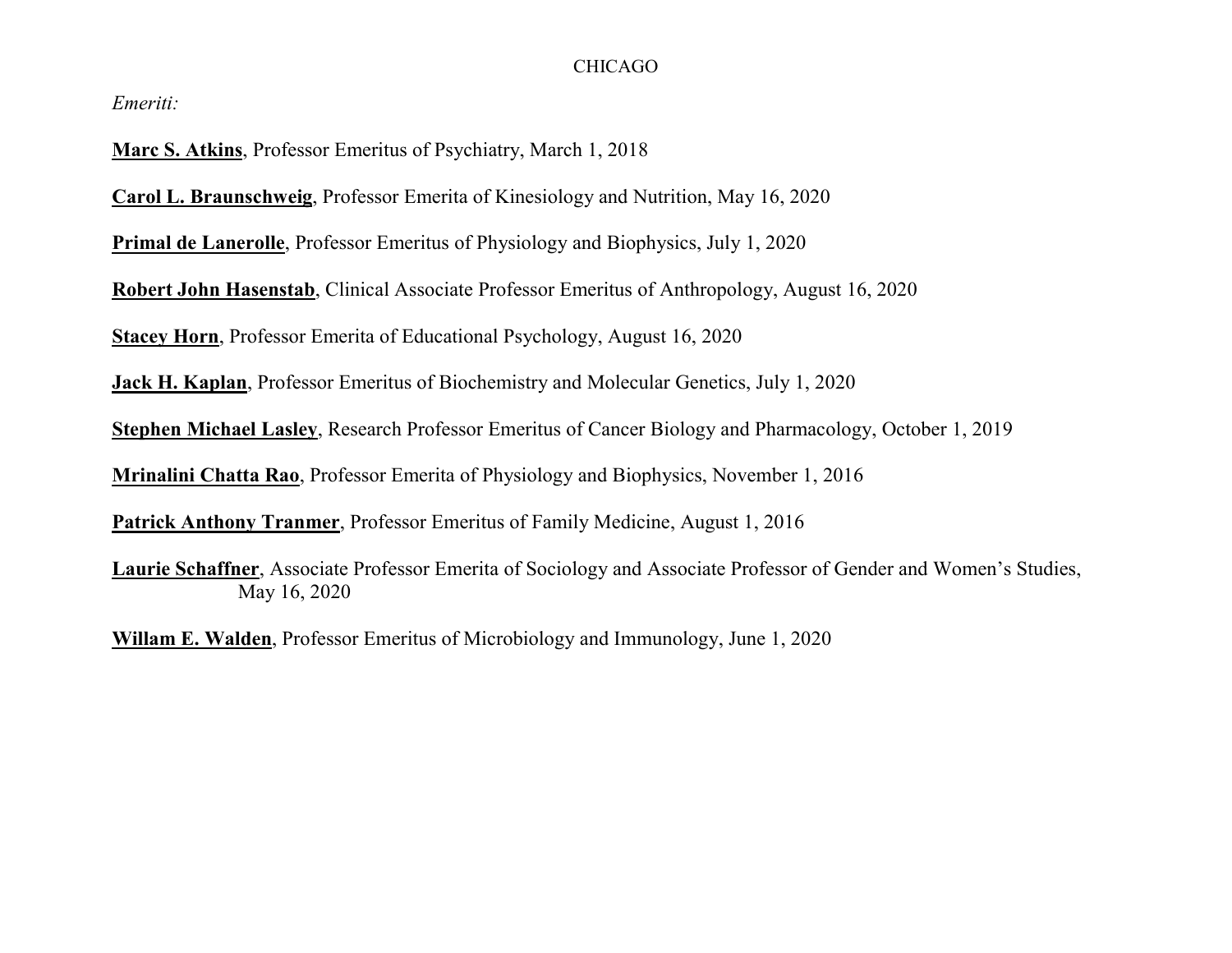## Out-of-Cycle Sabbatical Request Chicago

Submitted to the Governance, Personnel, and Ethics Committee December 4, 2020 Submitted to Board of Trustees as a Whole January 21, 2021

| Department | Name        | Rank      | Period of | Salary | <b>Concise Statement</b>                        |
|------------|-------------|-----------|-----------|--------|-------------------------------------------------|
|            |             |           | Leave     |        |                                                 |
| Computer   | Isabel Cruz | Professor | Second    | One-   | To perform fundamental research on data science |
| Science    |             |           | Semester  | half   | methods in support of data integration and of   |
|            |             |           | (Spring)  | pay    | visual analytics, with applications to urban    |
|            |             |           |           |        | planning, civil infrastructure, pharmacy,       |
|            |             |           |           |        | healthcare, and supply chains.                  |
|            |             |           |           |        |                                                 |

# Faculty New Hires Springfield

Submitted to the Board of Trustees January 21, 2021

| Name                      | College                                         | Proposed UI<br>Job Title | Appointing<br>Unit                      | l'enure<br>Status       | Job<br><b>FTE</b> | Service<br>Description | Service<br>Begin Date | Salary       | per  |
|---------------------------|-------------------------------------------------|--------------------------|-----------------------------------------|-------------------------|-------------------|------------------------|-----------------------|--------------|------|
| Karadas,<br><b>Serkan</b> | College of<br><b>Business and</b><br>Manaɑement | Assistant<br>Professor   | Accounting,<br>Economics and<br>Finance | Initial/Partial<br>Term | .00               | Academic Year          | 01/22/2021            | \$130,000.00 | vear |

\*Salary reflected is for specific range of service dates

\*\*100% tenure will be held in this unit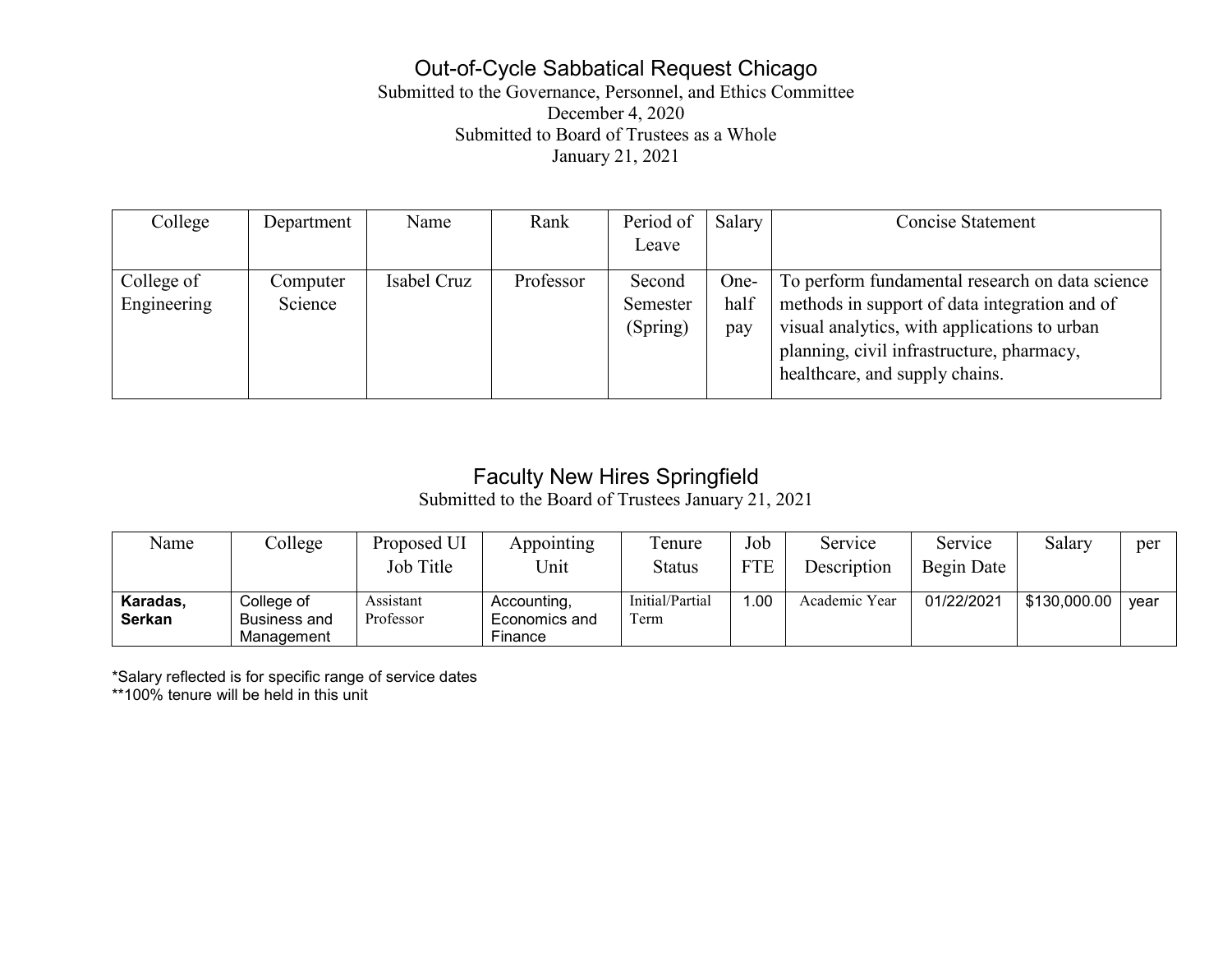## Administrative Professional New Hires Urbana

Faculty appointments noted, when appropriate. Submitted to the Board of Trustees January 21, 2021

| Name | College | Proposed UI | Appointing | <b>Tenure Status</b> | Job | Service     | Service | Salary | Per |
|------|---------|-------------|------------|----------------------|-----|-------------|---------|--------|-----|
|      |         | Job Title   | Unit       |                      | FTE | Description | Begin   |        |     |
|      |         |             |            |                      |     |             | Date    |        |     |
|      |         |             |            |                      |     |             |         |        |     |
| None |         |             |            |                      |     |             |         |        |     |

## Administrative Professional New Hires Chicago

Faculty appointments noted, when appropriate. Submitted to the Board of Trustees January 21, 2021

| Name            | College                      | Proposed UI                                                      | Appointing                                 | <b>Tenure Status</b> | Job        | Service          | Service                                 | Salary       | Per  |
|-----------------|------------------------------|------------------------------------------------------------------|--------------------------------------------|----------------------|------------|------------------|-----------------------------------------|--------------|------|
|                 |                              | Job Title                                                        | Unit                                       |                      | <b>FTE</b> | Description      | Begin                                   |              |      |
|                 |                              |                                                                  |                                            |                      |            |                  | Date                                    |              |      |
| Quinn, Lauretta | College of<br>Nursing        | Director of the<br>Center for<br>Sleep and<br>Health<br>Research | Nursing                                    | Non-Tenured          | 0.00       | Academic<br>Year | 01/22/2021                              | \$10,000.00  | year |
| Quinn, Lauretta | College of<br>Nursing        | Katherine M.<br>Minnich<br>Professor                             | Nursing                                    | Non-Tenured          | 0.00       | Academic<br>Year | 01/22/2021                              | \$0.00       | year |
| Quinn, Lauretta | College of<br><b>Nursing</b> | Clinical<br>Professor                                            | Biobehavioral<br><b>Nursing</b><br>Science | Non-Tenured          | 1.00       | Academic<br>Year | 01/22/2021                              | \$134,255.00 | year |
|                 |                              |                                                                  |                                            |                      |            |                  | <b>Total</b><br>Annual<br><b>Salary</b> | \$144,255.00 | year |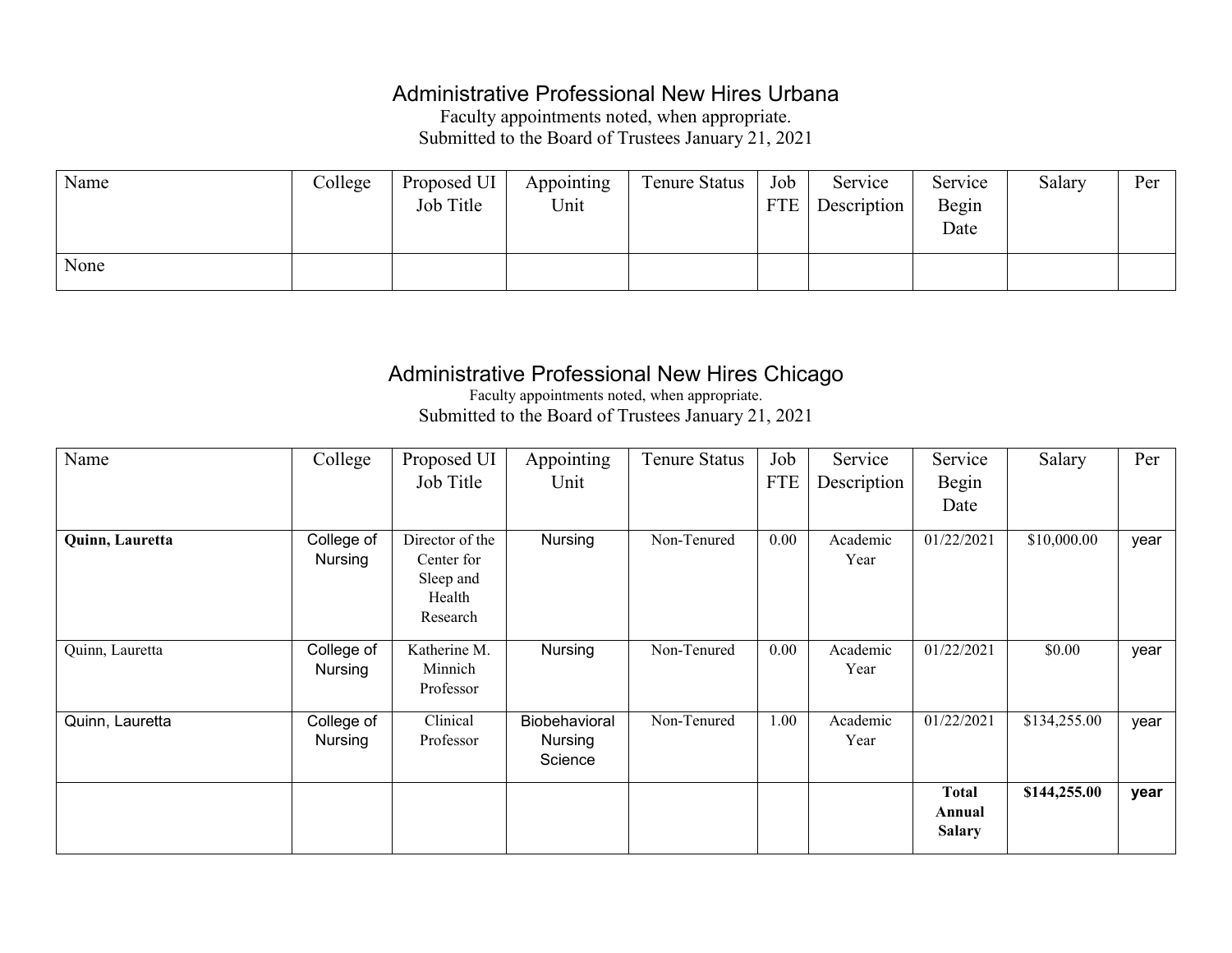## Administrative Professional New Hires Springfield

Faculty appointments noted, when appropriate. Submitted to the Board of Trustees January 21, 2021

| Name | College | Proposed UI<br>Job Title | Appointing<br>Unit | Tenure Status | Job<br><b>FTE</b> | Service<br>Description | Service<br>Begin<br>Date | Salary | Per |
|------|---------|--------------------------|--------------------|---------------|-------------------|------------------------|--------------------------|--------|-----|
| None |         |                          |                    |               |                   |                        |                          |        |     |

## Administrative Professional New Hires University System

Faculty appointments noted, when appropriate.

| Name                       | College                                               | Proposed UI<br>Job Title                                      | Appointing<br>Unit                                 | <b>Tenure Status</b> | Job<br><b>FTE</b> | Service<br>Description | Service<br>Begin<br>Date | Salary       | Per  |
|----------------------------|-------------------------------------------------------|---------------------------------------------------------------|----------------------------------------------------|----------------------|-------------------|------------------------|--------------------------|--------------|------|
| Jacobs, Angela Carpenter   | Capital<br>Programs<br>and Utility<br><b>Services</b> | Director                                                      | Capital<br>Programs and<br><b>Utility Services</b> | N/A                  | 1.00              | 12-Month               | 01/25/2021               | \$125,000.00 | year |
| <b>Bennett, Michael</b>    | <b>Discovery</b><br><b>Partners</b><br>Institute      | Director,<br>Student<br>Experiential<br>Immersion<br>Programs | <b>Discovery</b><br><b>Partners</b><br>Institute   | N/A                  | 1.00              | 12-Month               | 03/16/2021               | \$200,000.00 | year |
| Casselle, Omowale Khalfani | Discovery<br>Partners<br>Institute                    | Director of<br><b>Tech Talent</b><br>Labs                     | <b>Discovery</b><br><b>Partners</b><br>Institute   | N/A                  | 1.00              | 12-Month               | 01/25/2021               | \$300,000.00 | year |
| Foil, Jennifer             | Discovery<br><b>Partners</b><br>Institute             | Workforce<br>Education<br>Director                            | <b>Discovery</b><br><b>Partners</b><br>Institute   | N/A                  | 1.00              | 12-Month               | 01/25/2021               | \$160,000.00 | year |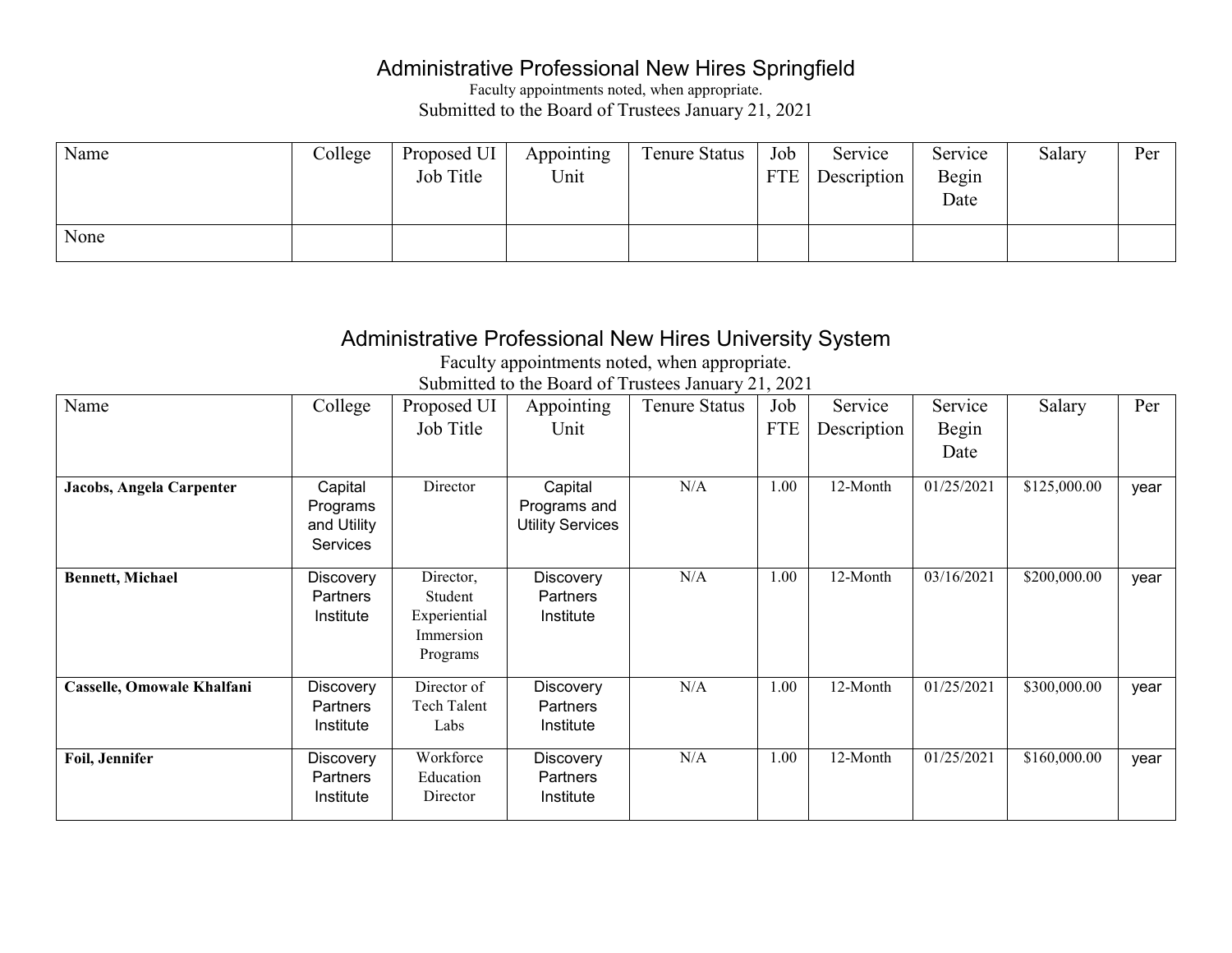| Name                        | College                                                         | Proposed UI                                              | Appointing                                    | <b>Tenure Status</b> | Job        | Service     | Service    | Salary       | Per  |
|-----------------------------|-----------------------------------------------------------------|----------------------------------------------------------|-----------------------------------------------|----------------------|------------|-------------|------------|--------------|------|
|                             |                                                                 | Job Title                                                | Unit                                          |                      | <b>FTE</b> | Description | Begin      |              |      |
|                             |                                                                 |                                                          |                                               |                      |            |             | Date       |              |      |
| Lugo, Eric                  | Discovery<br>Partners<br>Institute                              | Director,<br>External<br>Relations<br>Talent<br>Programs | Discovery<br>Partners<br>Institute            | N/A                  | 1.00       | 12-Month    | 01/25/2021 | \$190,000.00 | year |
| Puckett, Kayci Ellen        | <b>Illinois</b><br>Public<br>Higher<br>Education<br>Cooperative | Director                                                 | <b>IPHEC</b><br><b>Services</b>               | N/A                  | 1.00       | 12-Month    | 01/25/2021 | \$105,000.00 | year |
| <b>Mikel, Sally Suzanne</b> | Office of<br>Planning<br>and<br><b>Budgeting</b>                | Director                                                 | Office of<br>Planning and<br><b>Budgeting</b> | N/A                  | 1.00       | 12-Month    | 01/25/2021 | \$125,000.00 | year |

\*No student trustee may vote on those items marked with an asterisk

\*\*Salary reflected is for specific range of service dates

\*\*\*Salary for two months of summer service during each summer of appointment as Head/Chair/Director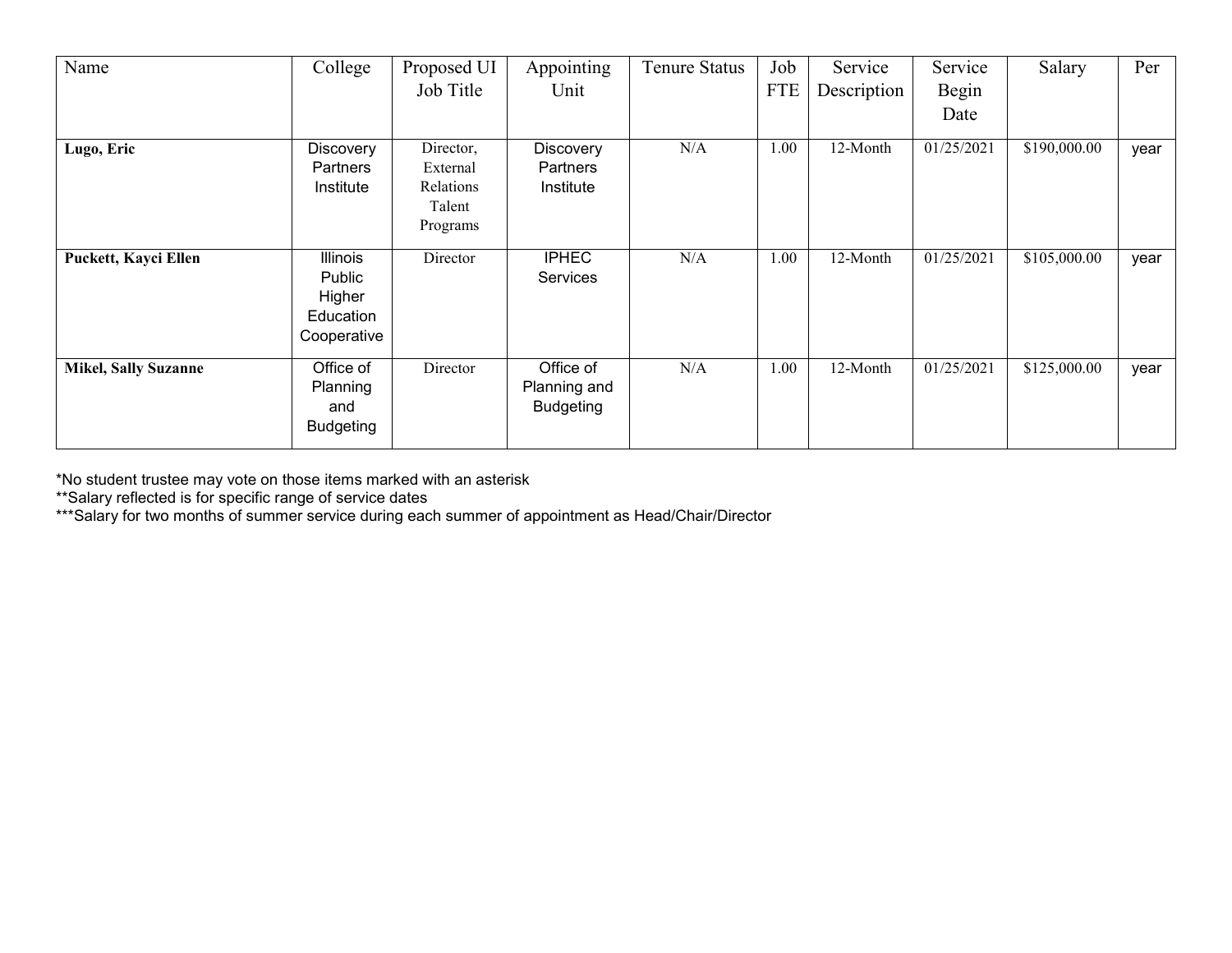# Intercollegiate Athletics New Multi-Year Contracts Urbana

Submitted to the Board of Trustees January 21, 2021

#### *Division of Intercollegiate Athletics New Multi-Year Contracts*

| Name                  | Job Title                | Multi-Year            | Multi-Year          | Job        | Service                | <b>Annual Salary</b> | <b>Contract Year</b> |
|-----------------------|--------------------------|-----------------------|---------------------|------------|------------------------|----------------------|----------------------|
|                       |                          | <b>Contract Begin</b> | <b>Contract End</b> | <b>FTE</b> | Description            |                      |                      |
|                       |                          | Date                  | Date                |            |                        |                      |                      |
| Buh, Andrew           | <b>Assistant Varsity</b> | 01/22/2021            | 01/31/2023          |            | <b>Athletics Year-</b> | \$450,000.00**       | 01/22/2021 -         |
|                       | Coach, Football          |                       |                     | 1.00       | Round                  |                      | 01/31/2023           |
| Henry, Aaron          | <b>Assistant Varsity</b> | 01/22/2021            | 01/31/2023          |            | <b>Athletics Year-</b> | \$340,000.00**       | 01/22/2021 -         |
| Rashad                | Coach, Football          |                       |                     | 1.00       | Round                  |                      | 01/31/2023           |
| Jamison,              | <b>Assistant Varsity</b> | 01/22/2021            | 01/31/2023          |            | <b>Athletics Year-</b> | \$350,000.00**       | 01/22/2021 -         |
| <b>Terrance Taron</b> | Coach, Football          |                       |                     | 1.00       | Round                  |                      | 01/31/2023           |
| Miller, Bart Evan     | <b>Assistant Varsity</b> | 01/22/2021            | 01/31/2023          | 1.00       | <b>Athletics Year-</b> | \$475,000.00**       | 01/22/2021 -         |
|                       | Coach, Football          |                       |                     |            | Round                  |                      | 01/31/2023           |
| Miller, Benjamin      | <b>Assistant Varsity</b> | 01/22/2021            | 01/31/2023          |            | <b>Athletics Year-</b> | \$315,000.00**       | 01/22/2021 -         |
| Thomas                | Coach, Football          |                       |                     | 1.00       | Round                  |                      | 01/31/2023           |
| Petersen,             | <b>Assistant Varsity</b> | 01/22/2021            | 01/31/2024          | 1.00       | <b>Athletics Year-</b> | \$750,000.00**       | 01/22/2021 -         |
| Anthony Robert        | Coach, Football          |                       |                     |            | Round                  |                      | 01/31/2024           |
| Walters, Ryan         | <b>Assistant Varsity</b> | 01/22/2021            | 01/31/2024          | 1.00       | <b>Athletics Year-</b> | \$850,000.00**       | 01/22/2021 -         |
|                       | Coach, Football          |                       |                     |            | Round                  |                      | 01/31/2024           |
| Wright, Tenarius      | <b>Head Strength</b>     | 01/22/2021            | 01/31/2024          | 1.00       | <b>Athletics Year-</b> | \$400,000.00**       | 01/22/2021 -         |
| Rodrell               | Coach, Football          |                       |                     |            | Round                  |                      | 01/31/2024           |

\*\*Annual increases based on university salary program as applicable.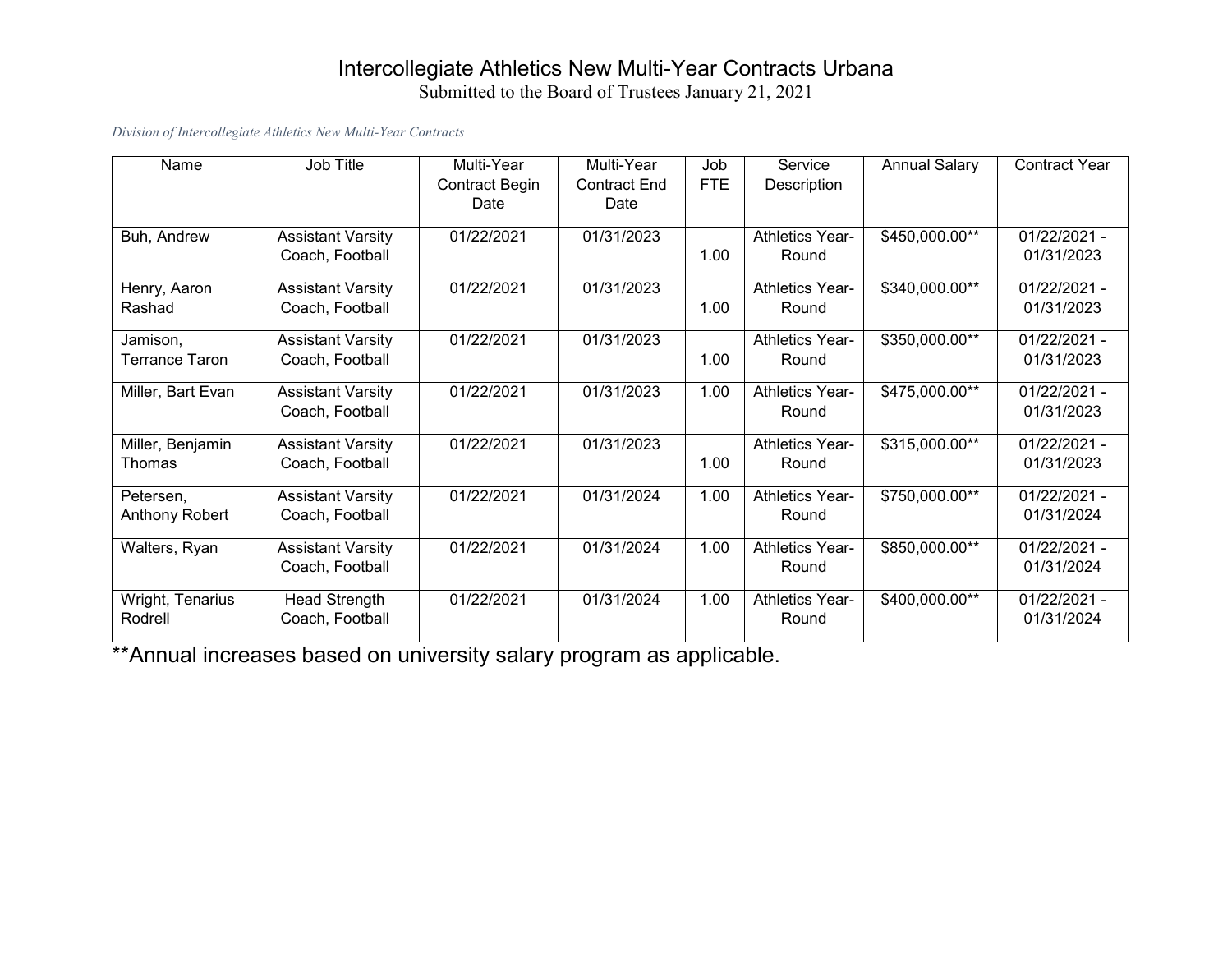#### Addendum Items Faculty New Hires Chicago

| Name                                              | College                              | Proposed UI            | Appointing                                    | Tenure                                                             | Job        | Service          | Service                                        | Salary                       | per  | Previously       |
|---------------------------------------------------|--------------------------------------|------------------------|-----------------------------------------------|--------------------------------------------------------------------|------------|------------------|------------------------------------------------|------------------------------|------|------------------|
|                                                   |                                      | Job Title              | Unit                                          | <b>Status</b>                                                      | <b>FTE</b> | Description      | Begin Date                                     |                              |      | approved         |
| Zamperini<br>Navarro,<br>Camila<br><b>Andrade</b> | College of<br>Dentistry              | Assistant<br>Professor | Restorative<br>Dentistry                      | Initial/Partial<br>Term                                            | 1.00       | 12-Month         | 08/03/2020                                     | \$110,000.00<br>\$130,000.00 | year | <b>July 2020</b> |
| Zamperini<br>Navarro,<br>Camila<br>Andrade        | College of<br>Dentistry              | Assistant<br>Professor | Restorative<br>Dentistry                      | Probationary,<br>Yr <sub>1</sub>                                   | 1.00       | 12-Month         | 08/16/2020<br>08/16/2021                       | \$110,000.00<br>\$130,000.00 | year | <b>July 2020</b> |
|                                                   |                                      |                        |                                               |                                                                    |            |                  |                                                |                              |      |                  |
| DiCocco,<br>Pierpaolo                             | College of<br>Medicine at<br>Chicago | Assistant<br>Professor | Surgery                                       | Initial/Partial<br>Term                                            | 0.51       | 12-Month         | 07/24/2020<br>08/20/2020                       | \$60,000.00                  | year | <b>July 2020</b> |
| DiCocco,<br>Pierpaolo                             | College of<br>Medicine at<br>Chicago | Physician<br>Surgeon   | Surgery                                       | Non-Tenured                                                        | 0.49       | 12-Month         | 07/24/2020<br>08/20/2020                       | \$160,000.00                 | year | <b>July 2020</b> |
| DiCocco,<br>Pierpaolo                             | College of<br>Medicine at<br>Chicago | Assistant<br>Professor | Surgery                                       | Probationary,<br>Yr <sub>1</sub>                                   | 0.51       | 12-Month         | 08/16/2021                                     | \$60,000.00                  | year | <b>July 2020</b> |
|                                                   |                                      |                        |                                               |                                                                    |            |                  | <b>Total</b><br><b>Annual</b><br><b>Salary</b> | \$220,000.00                 | year | <b>July 2020</b> |
|                                                   |                                      |                        |                                               |                                                                    |            |                  |                                                |                              |      |                  |
| Reutrakul,<br><b>Sirimon</b>                      | College of<br>Medicine at<br>Chicago | Professor              | Medicine                                      | Indefinite<br>Tenure                                               | 0.40       | 12-Month         | 08/16/2020                                     | \$76,828.00<br>\$82,828.00   | year | <b>July 2020</b> |
| Reutrakul,<br>Sirimon                             | College of<br>Medicine at<br>Chicago | Physician<br>Surgeon   | Medicine                                      | Non-Tenured                                                        | 0.60       | 12-Month         | 08/16/2020                                     | \$115,242.00<br>\$93,090.00  | year | <b>July 2020</b> |
|                                                   |                                      |                        |                                               |                                                                    |            |                  | <b>Total</b><br><b>Annual</b><br><b>Salary</b> | \$192,070.00<br>\$175,918.00 | year | <b>July 2020</b> |
|                                                   |                                      |                        |                                               |                                                                    |            |                  |                                                |                              |      |                  |
| Kwok,<br><b>Jennifer</b><br>Helen                 | School of<br><b>Public Health</b>    | Assistant<br>Professor | <b>Health Policy</b><br>and<br>Administration | Probationary,<br>$Yf + 1$<br><b>Initial/Partial</b><br><b>Term</b> | 0.60       | Academic<br>Year | 08/16/2020<br>01/01/2021                       | \$63,000.00                  | year | <b>July 2020</b> |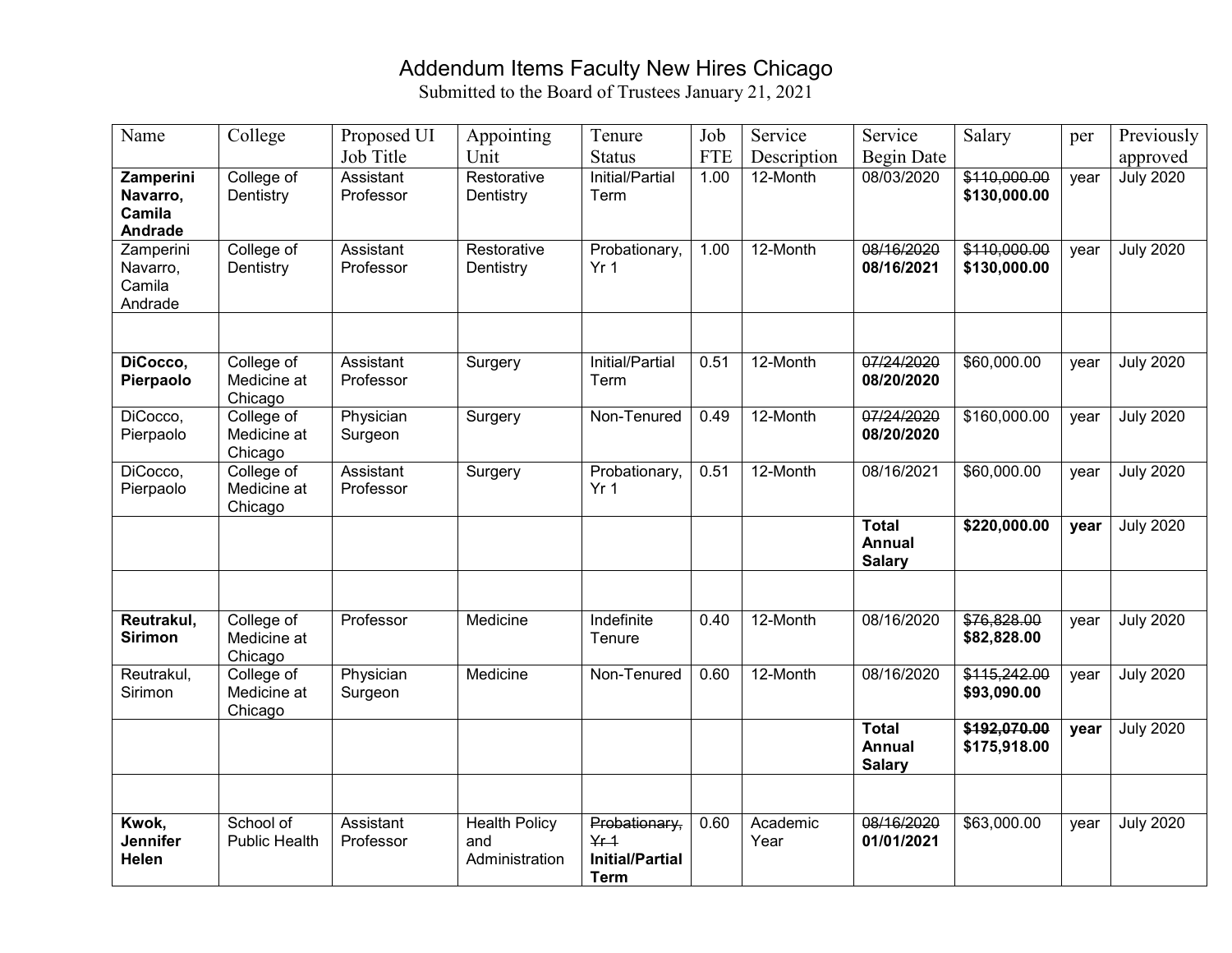| Kwok,<br>Jennifer          | School of<br><b>Public Health</b> | Research<br>Assistant              | <b>Health Policy</b><br>and                   | Non-Tenured           | 0.40 | Academic<br>Year | 08/16/2020<br>01/01/2021         | \$42,000.00  | year | <b>July 2020</b> |
|----------------------------|-----------------------------------|------------------------------------|-----------------------------------------------|-----------------------|------|------------------|----------------------------------|--------------|------|------------------|
| Helen                      |                                   | Professor                          | Administration                                |                       |      |                  |                                  |              |      |                  |
| Kwok,<br>Jennifer<br>Helen | School of<br><b>Public Health</b> | Research<br>Assistant<br>Professor | <b>Health Policy</b><br>and<br>Administration | Probationary,<br>Yr 1 | 0.60 | Academic<br>Year | 08/16/2021                       | \$63,000.00  | vear | <b>July 2020</b> |
|                            |                                   |                                    |                                               |                       |      |                  | Total<br>Annual<br><b>Salary</b> | \$105,000.00 | vear | <b>July 2020</b> |

## Addendum Secretary's Report-Changes Urbana

Reported to the Board of Trustees January 21, 2021

| Name          | Job<br>Title     | College                         | Appointing<br>Unit | Job<br><b>FTE</b> | Service<br>Description | Service<br>Begin Date | Service End<br>Date | Salary     | per  | <b>Total Previous</b><br>Annual Rate of<br>Pay | Per  | <b>Total Current</b><br>Annual Rate of Pay | per  | UZ.<br>Increase | Change Reason                       |
|---------------|------------------|---------------------------------|--------------------|-------------------|------------------------|-----------------------|---------------------|------------|------|------------------------------------------------|------|--------------------------------------------|------|-----------------|-------------------------------------|
| Rabin<br>Dana | Interim<br>Chair | Liberal<br>Arts and<br>Sciences | listory            | 0.00              | 9/12mth                | 08/16/2019            | 05/15/2020          | \$7,700.00 | vear | \$103,200.20                                   | vear | 110,900.20                                 | Year | 6.94%           | <b>Additional Title</b><br>& Salary |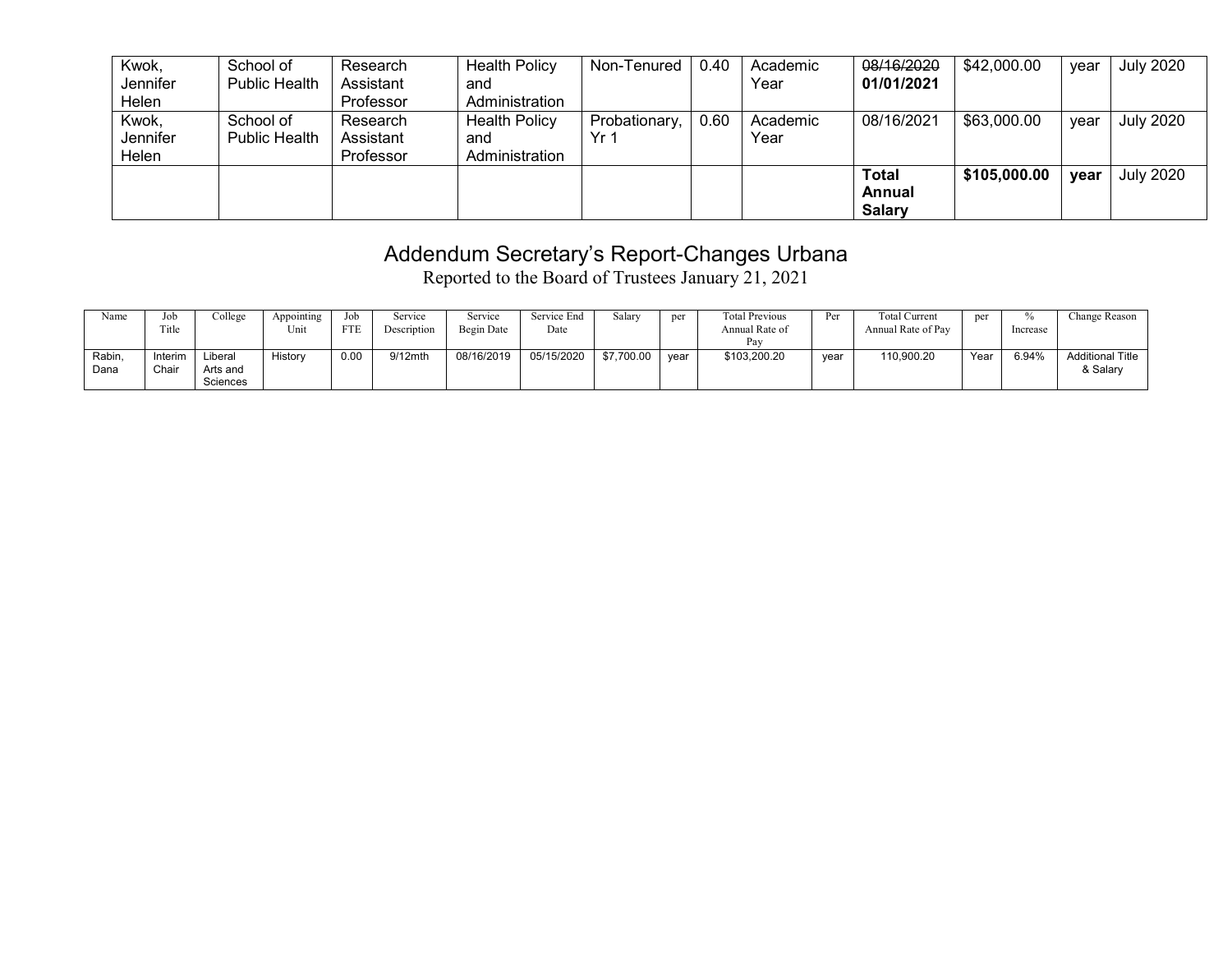#### Race, Ethnicity, and Gender Summary Faculty New Appointments

BOT FY21 Summary Faculty New Appointments August 16 to September 30, 2020; October 1 to November 30, 2020 (Pending Board Approval)

| Race, Ethnicity<br>and Gender                  | <b>UIC</b><br>(AS) | <b>UIC</b><br>(ON) | UIC to<br>date | <b>UIS</b><br>(AS) | <b>UIS</b><br>(ON) | UIS to<br>date | <b>UIUC</b><br>(AS) | <b>UIUC</b><br>(ON) | UIUC to<br>date | UA<br>(AS) | <b>UA</b><br>(ON) | UA to<br>date | Grand<br>Total to<br>Date | Percent<br>of Total |
|------------------------------------------------|--------------------|--------------------|----------------|--------------------|--------------------|----------------|---------------------|---------------------|-----------------|------------|-------------------|---------------|---------------------------|---------------------|
| American Indian<br>or Alaskan<br><b>Native</b> |                    |                    |                |                    |                    |                |                     | $\mathbf{1}$        | $\mathbf{1}$    |            |                   |               | 1                         | 0.4%                |
| Asian or Pacific<br>Islanders                  | 13                 | $\overline{2}$     | 43             | 1                  |                    | 4              | 0                   | $\mathbf{1}$        | 25              |            |                   |               | 72                        | 27.9%               |
| <b>Black or African</b><br>American            | $\overline{2}$     | $\overline{2}$     | 9              |                    |                    | $\overline{2}$ |                     |                     | 5               |            |                   |               | 16                        | 6.2%                |
| Hispanic or<br>Mexican                         | 4                  | $\overline{2}$     | 14             | $\mathbf{1}$       |                    | $\mathbf{1}$   | $\overline{2}$      |                     | 14              |            |                   |               | 29                        | 11.2%               |
| White                                          | 12                 | 3                  | 61             | $\mathbf{1}$       |                    | $\overline{7}$ | 20                  | $\mathbf{1}$        | 69              |            |                   |               | 137                       | 53.1%               |
| Unknown                                        |                    |                    |                |                    |                    |                |                     |                     |                 |            |                   |               | $\mathbf{0}$              | 0.0%                |
| Two or More<br>Races                           | $\mathbf{1}$       |                    | $\overline{2}$ |                    |                    |                |                     |                     | $\mathbf{1}$    |            |                   |               | 3                         | 1.2%                |
| Male                                           | 10                 | 4                  | 56             | 1                  |                    | 8              | 12                  | $\overline{2}$      | 59              |            |                   |               | 123                       | 47.7%               |
| Female                                         | 22                 | 5                  | 73             | $\overline{2}$     |                    | 6              | 15                  | $\mathbf{1}$        | 56              |            |                   |               | 135                       | 52.3%               |

Chicago: 56 - Male, 73 - Female; 0 - American Indian or Alaskan Native, 43 - Asian or Pacific Islanders, 9 - Black or African American, 14 - Hispanic - Mexican,

61 - White, 2 - Two or More Races

Springfield: 8 - Male, 6 - Female; 0 - American Indian or Alaskan Native, 4 - Asian or Pacific Islanders, 2 - Black or African American, 1 - Hispanic -Mexican, 7 - White, 0 - Two or More Races

Urbana-Champaign: 59 - Male, 56 - Female; 1 - American Indian or Alaskan Native, 25 - Asian or Pacific Islanders, 5 - Black or African American, 14 - Hispanic-Mexican,

69 - White, 1 - Two or More Races

University Administration: 0 - Male, 0 - Female; 0 - American Indian or Alaskan Native, 0 - Asian or Pacific Islanders, 0 - Black or African American,

0 - Hispanic-Mexican, 0 - White, 0 - Two or More Races

These appointments commence pursuant with Board approvals at the January 21, 2021, Board of Trustees meeting.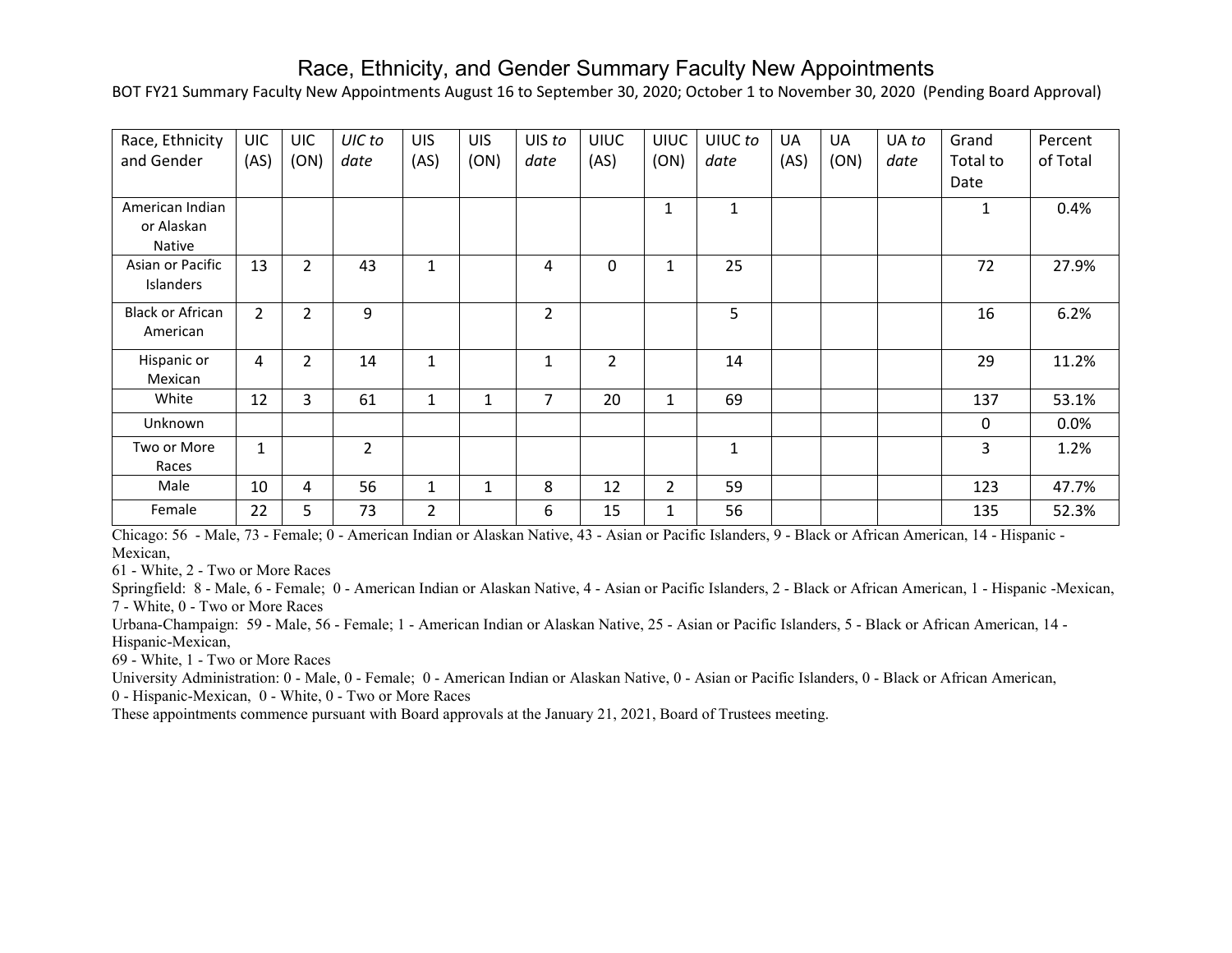#### Race, Ethnicity, and Gender Summary Faculty Resignations

BOT FY21 Summary Faculty Resignations August 16, to September 30, 2020; October 1 to November 30, 2020 (Pending Board approval)

| Race, Ethnicity         | <b>UIC</b>     | <b>UIC</b>   | UIC to        | <b>UIS</b> | <b>UIS</b> | UIS to | <b>UIUC</b>    | <b>UIUC</b> | UIUC to        | <b>UA</b> | <b>UA</b> | UA to | Grand          | Percent  |
|-------------------------|----------------|--------------|---------------|------------|------------|--------|----------------|-------------|----------------|-----------|-----------|-------|----------------|----------|
| and Gender              | (AS)           | (ON)         | date          | (AS)       | (ON)       | date   | (AS)           | (ON)        | date           | (AS)      | (ON)      | date  | Total to       | of Total |
|                         |                |              |               |            |            |        |                |             |                |           |           |       | Date           |          |
| American Indian         |                |              |               |            |            |        |                |             |                |           |           |       | $\mathbf 0$    | 0.0%     |
| or Alaskan              |                |              |               |            |            |        |                |             |                |           |           |       |                |          |
| Native                  |                |              |               |            |            |        |                |             |                |           |           |       |                |          |
| Asian or Pacific        | $\mathbf{1}$   |              | 31            |            |            |        | $\overline{2}$ |             | 6              |           |           |       | 37             | 27.0%    |
| Islanders               |                |              |               |            |            |        |                |             |                |           |           |       |                |          |
| <b>Black or African</b> | $\mathbf{1}$   | $\mathbf{1}$ | 5             |            |            | 1      |                |             | $\mathbf{1}$   |           |           |       | $\overline{7}$ | 5.1%     |
| American                |                |              |               |            |            |        |                |             |                |           |           |       |                |          |
| Hispanic or             | $\mathbf{1}$   |              | 9             |            |            |        |                |             | $\mathbf{1}$   |           |           |       | 10             | 7.3%     |
| Mexican                 |                |              |               |            |            |        |                |             |                |           |           |       |                |          |
| White                   | 10             | 7            | 49            |            |            | 7      | 5              | 2           | 23             |           |           |       | 79             | 57.7%    |
| Unknown                 |                |              |               |            |            |        |                |             |                |           |           |       | $\mathbf 0$    | 0.0%     |
| Two or More             |                |              | $\mathcal{L}$ |            |            |        | $\mathbf{1}$   |             | $\overline{2}$ |           |           |       | 4              | 2.9%     |
| Races                   |                |              |               |            |            |        |                |             |                |           |           |       |                |          |
| Male                    | $\overline{7}$ | 3            | 45            |            |            | 4      | 5              | 1           | 20             |           |           |       | 69             | 50.4%    |
| Female                  | 6              | 5            | 51            |            |            | 4      | 3              | 1           | 13             |           |           |       | 68             | 49.6%    |

Chicago: 45 - Male, 51 - Female; 0 - American Indian or Alaskan Native, 31 - Asian or Pacific Islanders, 5 - Black or African American, 9 - Hispanic-Mexican, 49 - White, 2 - Two or More Races

Springfield: 4 - Male, 4 - Female; 0 - American Indian or Alaskan Native, 0 - Asian or Pacific Islanders, 1 - Black or African American, 0 - Hispanic -Mexican, 7 - White, 0 - Two or More Races

Urbana-Champaign: 20 - Male, 13 - Female; 0 - American Indian or Alaskan Native, 6 - Asian or Pacific Islanders, 1 - Black or African American,

1 - Hispanic-Mexican, 23 - White, 2 - Two or More Races

University Administration: - Male, 0 - Female; 0 - American Indian or Alaskan Native, 0 - Asian or Pacific Islanders, 0 - Black or African American,

0 -Hispanic-Mexican, 0 - White, 0 - Two or More Races

These appointments commence pursuant with Board approvals at the January 21, 2021 Board of Trustees meeting.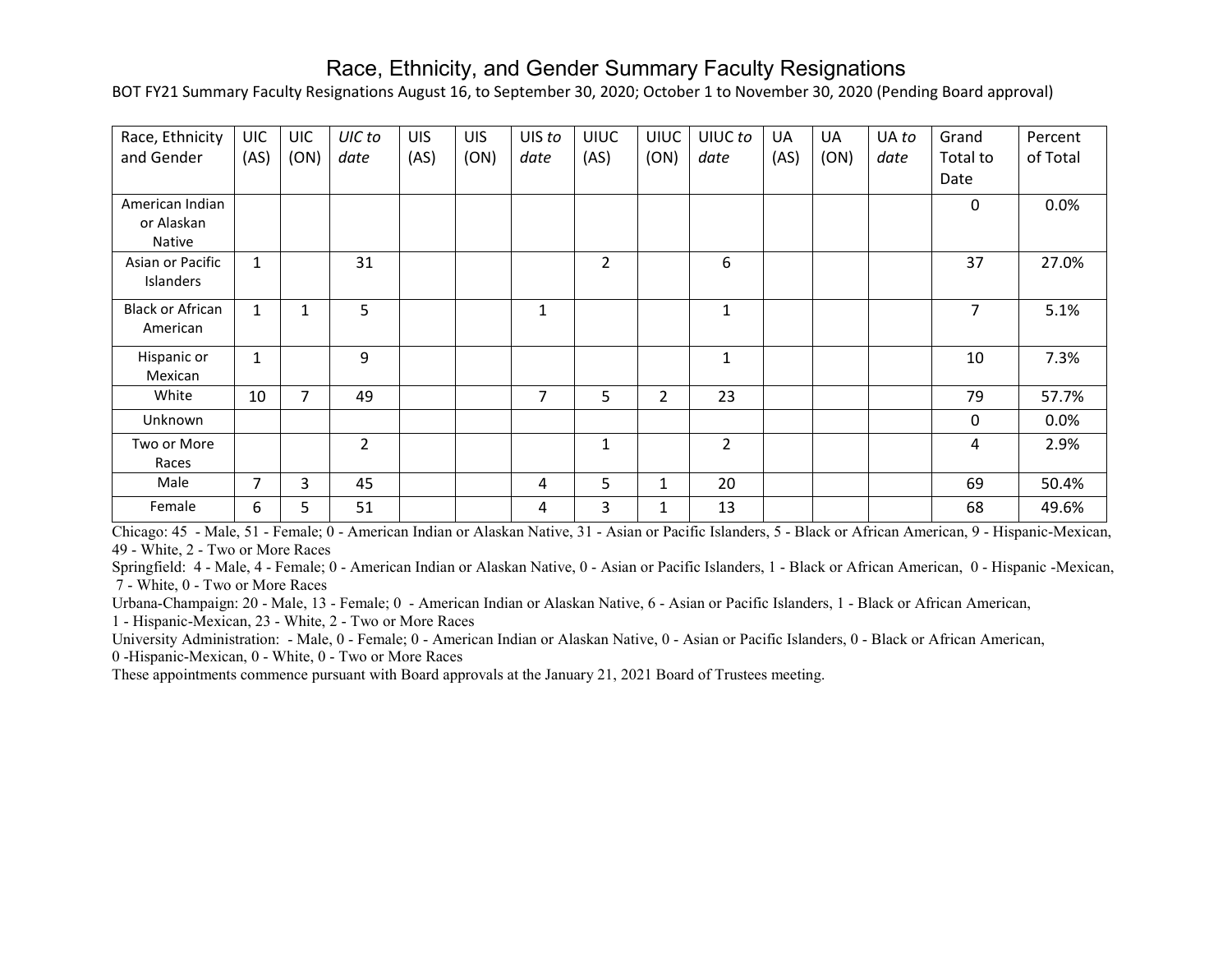#### Race, Ethnicity, and Gender Summary Administrative Professional New Appointments

BOT FY 21 Summary Administrative and Professional New Appointments August 16 to September 30, 2020; October 1 to November 30, 2020 (Pending BOT Approval)

| Race, Ethnicity         | <b>UIC</b>     | <b>UIC</b> | UIC to | <b>UIS</b> | <b>UIS</b> | UIS to       | <b>UIUC</b> | <b>UIUC</b>    | UIUC to | UA             | UA   | UA to          | Grand        | Percent  |
|-------------------------|----------------|------------|--------|------------|------------|--------------|-------------|----------------|---------|----------------|------|----------------|--------------|----------|
| and Gender              | (AS)           | (ON)       | date   | (AS)       | (ON)       | date         | (AS)        | (ON)           | date    | (AS)           | (ON) | date           | Total to     | of Total |
|                         |                |            |        |            |            |              |             |                |         |                |      |                | Date         |          |
| American Indian         |                |            |        |            |            |              |             |                |         |                |      |                | 0            | 0.0%     |
| or Alaskan              |                |            |        |            |            |              |             |                |         |                |      |                |              |          |
| Native                  |                |            |        |            |            |              |             |                |         |                |      |                |              |          |
| Asian or Pacific        | 3              | 7          | 26     |            |            | $\mathbf{1}$ | 4           | $\overline{2}$ | 17      |                |      | $\overline{2}$ | 46           | 12.4%    |
| Islanders               |                |            |        |            |            |              |             |                |         |                |      |                |              |          |
| <b>Black or African</b> | $\overline{7}$ | 5          | 27     |            |            | $\mathbf{1}$ | 3           | $\overline{7}$ | 23      | $\mathbf{1}$   | 1    | 3              | 54           | 14.6%    |
| American                |                |            |        |            |            |              |             |                |         |                |      |                |              |          |
| Hispanic or             | 6              | 4          | 22     |            |            |              | 8           | 4              | 17      |                | 1    | 1              | 40           | 10.8%    |
| Mexican                 |                |            |        |            |            |              |             |                |         |                |      |                |              |          |
| White                   | 16             | 14         | 69     |            |            | 5            | 39          | 28             | 132     | $\mathbf{1}$   | 6    | 12             | 218          | 58.8%    |
| Unknown                 |                |            |        |            |            |              |             |                |         |                |      |                | $\mathbf{0}$ | 0.0%     |
| Two or More             |                | 1          | 4      |            |            | $\mathbf{1}$ | 1           |                | 7       |                |      | 1              | 13           | 3.5%     |
| Races                   |                |            |        |            |            |              |             |                |         |                |      |                |              |          |
| 10                      | 10             | 10         | 47     |            |            | 4            | 19          | 20             | 82      | $\overline{2}$ | 6    | 11             | 144          | 38.8%    |
| Female                  | 22             | 21         | 101    |            |            | 4            | 36          | 21             | 114     |                | 2    | 8              | 227          | 61.2%    |

Chicago: 47 - Male, 101 - Female; - American Indian or Alaskan Native, 26 - Asian or Pacific Islanders, 27 - Black or African American, 22 - Hispanic-Mexican, 69 - White, 4 - Two or More Races

Springfield: 4 - Male, 4 - Female; 0 - American Indian or Alaskan Native, 1 - Asian or Pacific Islanders, 1- Black or African American, 0 - Hispanic -Mexican, 5 - White, 1 - Two or More Races

Urbana-Champaign: 82 - Male, 114 - Female; 0 - American Indian or Alaskan Native, 17 - Asian or Pacific Islanders, 23 - Black or African American,

17 - Hispanic-Mexican, 132 - White, 7 - Two or More Races

University Administration: 11 - Male, 8 - Female; 0 - American Indian or Alaskan Native, 2 - Asian or Pacific Islanders, 3 - Black or African American,

1 - Hispanic-Mexican, 12 - White, 1 - Two or More Races

These appointments commence pursuant with Board approvals at the January 21, 2021, Board of Trustees meeting.